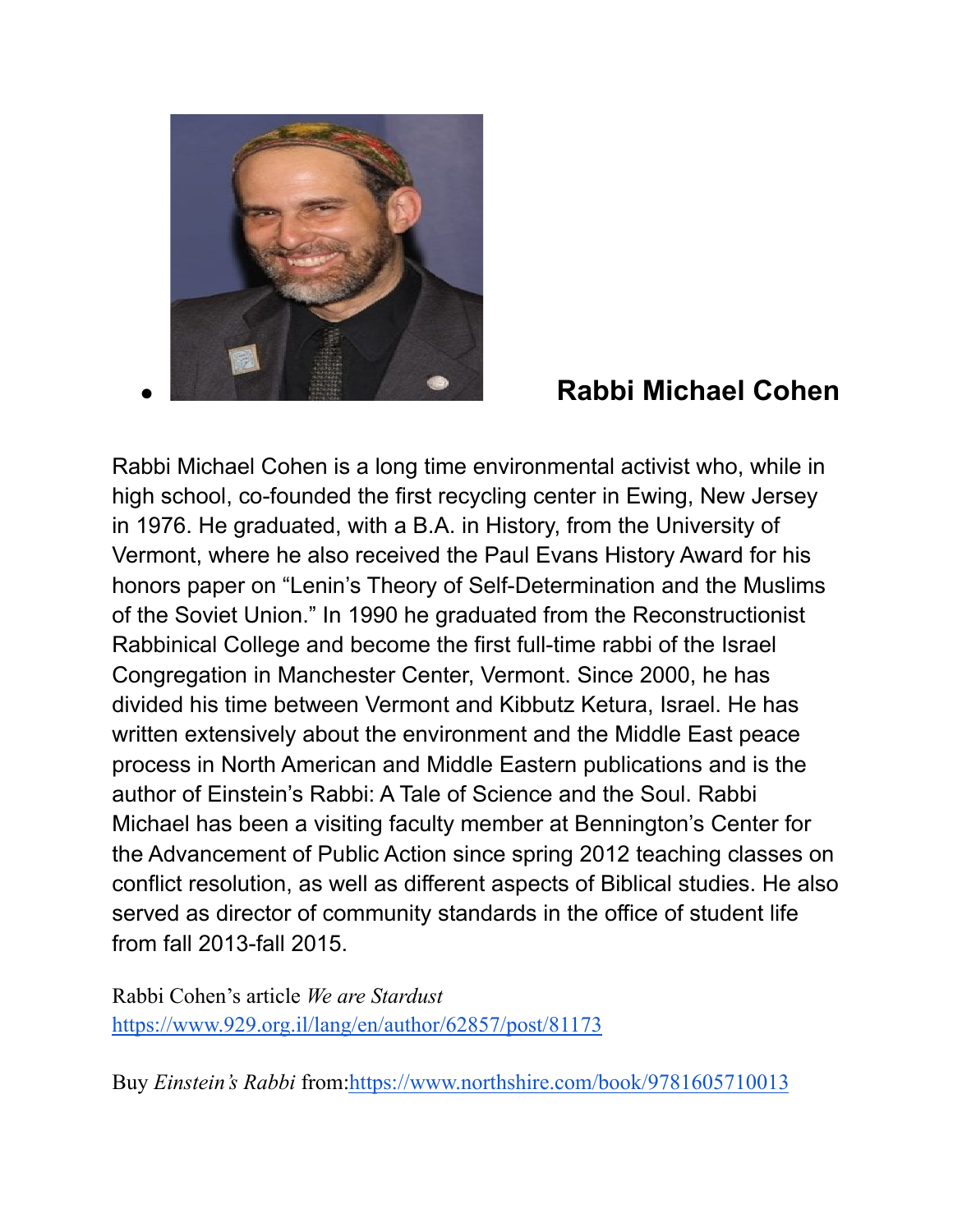

## **Roger Price**

Roger Price is a graduate of the University of Chicago Law School and the University of Michigan. He is also a past president of the Federation of Reconstructionist Congregations and Havurot and of the Jewish Reconstructionist Congregation. Following his retirement over eleven years ago from the practice of law, Roger has been studying and writing about the relationship between Judaism and the physical, biological, and social sciences, first in his blog, [www.judaismandscience.com,](http://www.judaismandscience.com/) and then in his book, When [Judaism](https://www.amazon.com/Judaism-Meets-Science-Roger-Price/dp/1532653557) [Meets Science](https://www.amazon.com/Judaism-Meets-Science-Roger-Price/dp/1532653557) (Wipf and Stock). He travels around the country, sometimes virtually and sometimes in person, to speak with